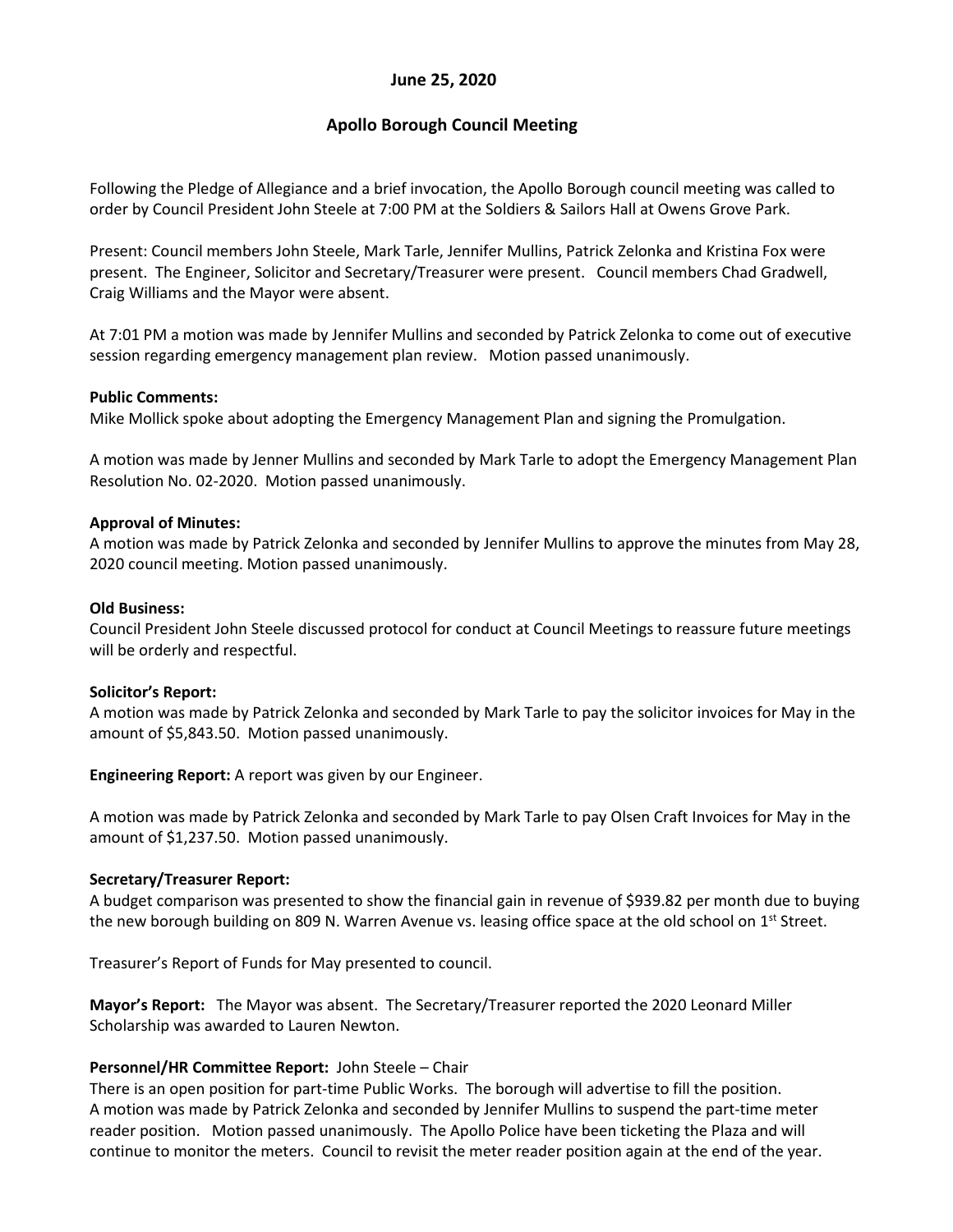### **Public Works & Streets Committee Report:** Mark Tarle- Chair

Fencing the Riverfront Property may be delayed due to the purchase of a salt storage shed being more of a financial priority.

Cones were placed between the N. 9<sup>th</sup> & N. 10<sup>th</sup> Street alley due to the yellow line being blocked. It is only be opened for emergency purposes. Owner of the house in the alley complained that he needs parking for his tenants because they are threatening to move due to having no place to park.

Council discussed contacting Career Links for possible candidates to help with painting.

## **Public Safety & Public Service Committee Report:** Mark Tarle – Chair

Office Ron Baustert asked to see if we can check into getting some of the gravel off the streets because it is dangerous for bikes and motorcycles.

Discussed possibility of renting a street sweeper and also looking into Municibid.

## **Property & Planning Committee Report:** Mark Tarle – Chair

A motion was made by Jennifer Mullins and seconded by Mark Tarle to change the time period and due dates for the Vacancy Ordinance. Currently it is July  $1^{st}$  to June  $30^{th}$ . It will now be January  $1^{st}$  to December  $31^{st}$ . This will begin January 2021. The time period will be the same as the Landlord Ordinance. Motion passed unanimously.

## **Public Relations/Citizens Advisory Committee Report:** Jennifer Mullins – Chair

Jennifer Mullins gave an update on the Wheel Good Wednesdays. The food truck event, which is partnered with the Apollo Historical Society, has been a huge success. The event now has vendors from Pittsburgh wanting to participate. Donations from vendors are coming in, currently \$855.00 and counting. All money raised will be put towards future events.

The parking lot traffic issues due to cars blocking the warehouse doors has been remedied and social distancing is still being practiced.

An upcoming event in September (A Zombie Walk) is being reviewed due to COVID-19, since this event has a potential to bring in people from other states.

Apollo Borough has 2 freezers that will be advertised for sale. One is an upright freezer and the other is a chest.

# **Finance Committee Report***:* John Steele– Chair

A motion as made by Jennifer Mullins and seconded by Mark Tarle to pay the invoices for the month, including payroll. Motion was passed unanimously.

### *Finance Committee Report*

Approval of items for payment as follows (5/27/2020 to 6/23/2020) Garbage Fund – \$15.644.00 General Fund (includes payroll) – \$30,270.98 Liquid Fuels Fund – \$4,063.70 Leonard Miller Scholarship Fund - \$500.00 Sewer Fund – \$2,395.03 Sewer Separation Fund - \$2,395.03 Parking Fund – \$95.04 **Total – \$58,520.89**